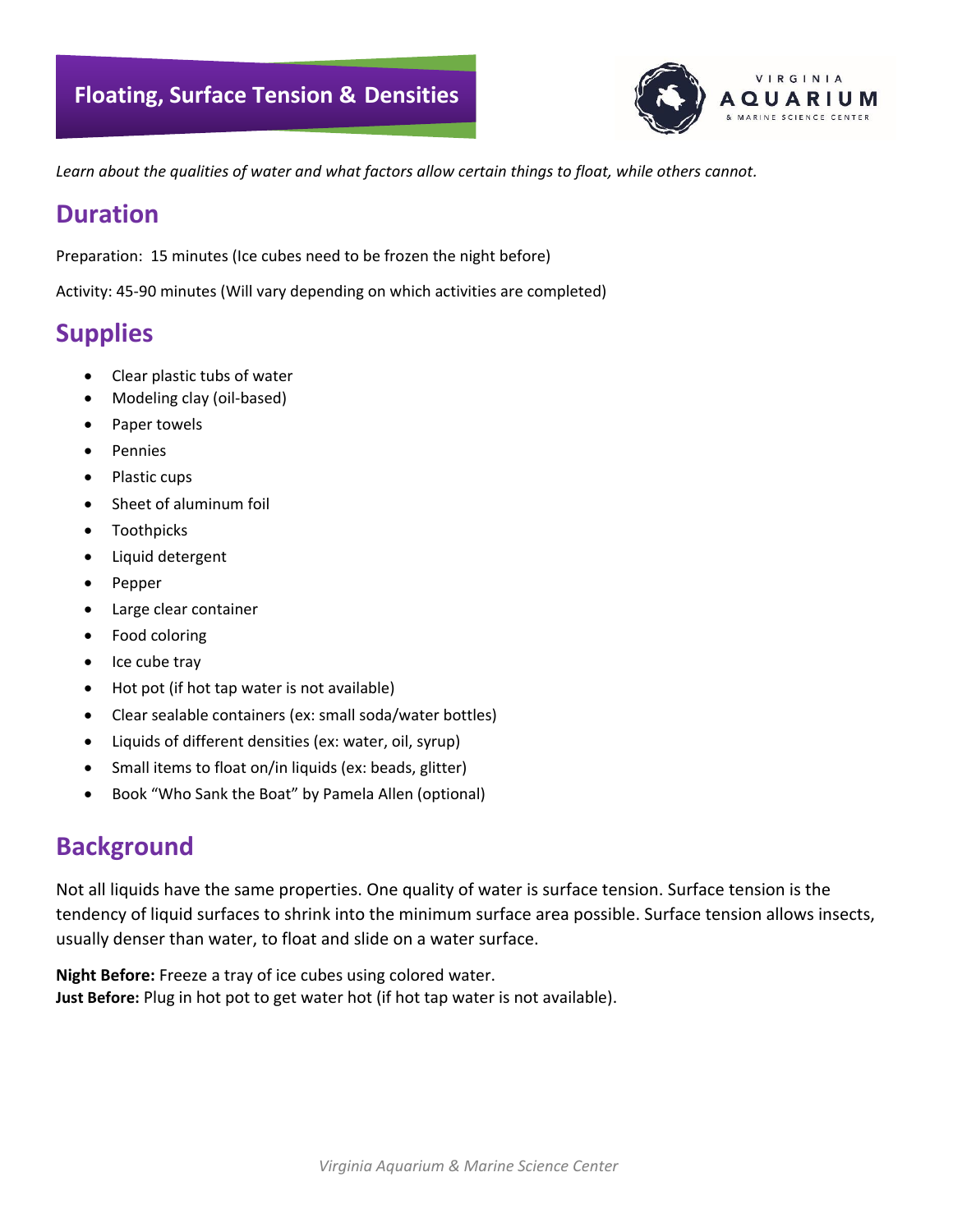### **Activity 1: Making Boats**

#### **Materials:**

- clear plastic tubs with water
- modeling clay (oil-based)
- pennies
- paper towels
- "Who Sank the Boat? By Pamela Allen (optional)

**Pre-lesson:** Discuss how weights in a boat need to be balanced to keep the boat from tipping over, but also that boats can only carry so much weight. If available, read the book "Who Sank the Boat" by Pamela Allen.

#### **Activity Preparation:**

- 1. Have students form groups (3-4 students per group).
- 2. Each group receives a tub of water, lumps of modeling clay, paper towels, and pennies.

#### **Activity Steps:**

- 1. Ask: Will the lump of clay float?
- 2. Students demonstrate with their clay and water.
- 3. Ask: How can we make this clay float?
- 4. Show students how to form a simple boat (see image  $\rightarrow$ ).
- 5. Now groups will compete to carry the most pennies in their boat.

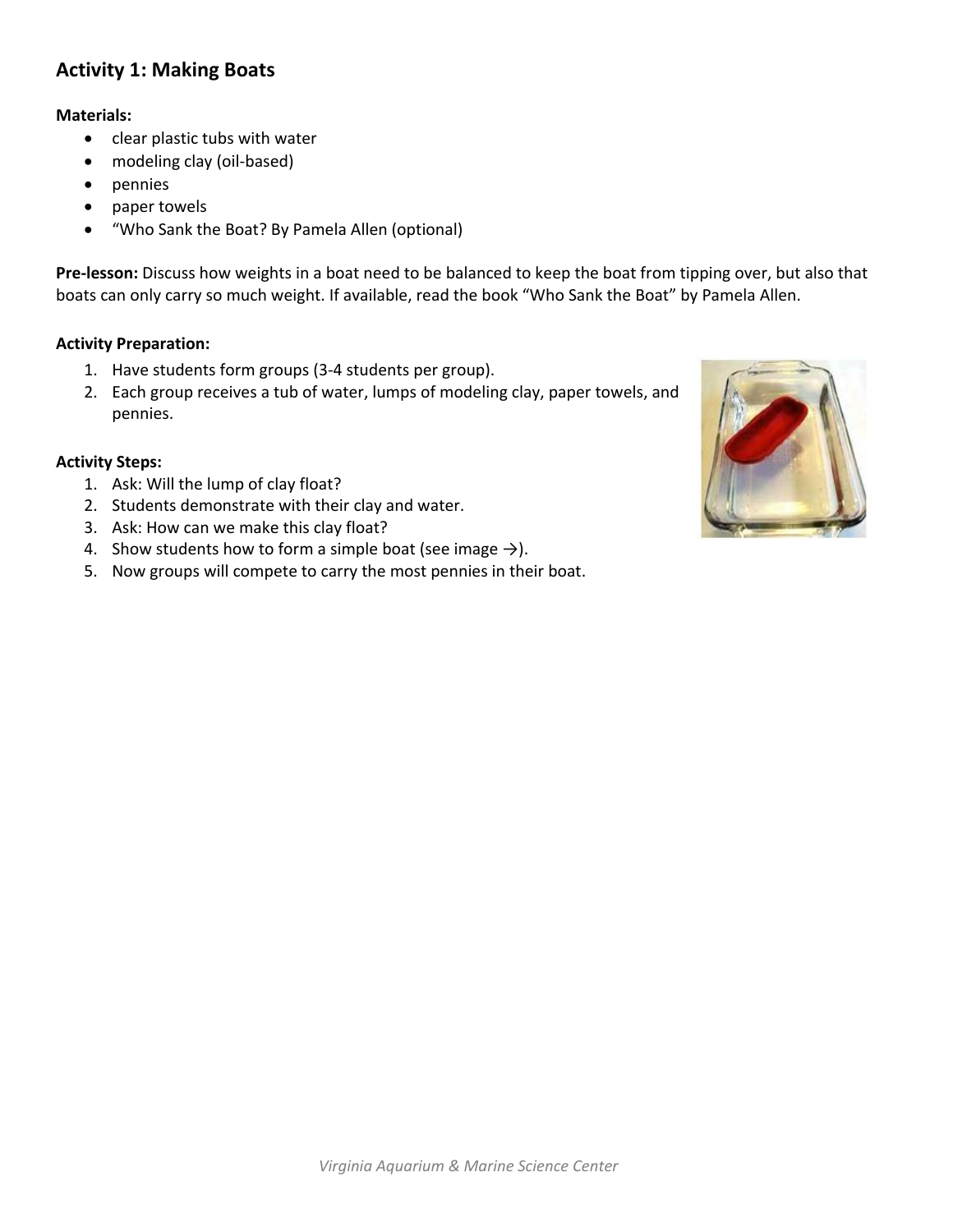## **Activity 2: Surface Tension**

#### **Materials:**

- sheet of aluminum foil
- container of water
- plastic cups
- pennies
- toothpicks
- liquid detergent
- pepper
- paper towels

**Pre-lesson Discussion:** Show students that an aluminum foil sheet can float when flat on the surface of the water. Explain that this is an example of surface tension – the stickiness of the surface of the water (due to water molecules sticking together).

#### **Activity Preparation:**

- 1. Students form pairs.
- 2. Each group gets a plastic cup, pennies, paper towels, and pepper.

#### **Activity Steps for Experiment #1 (Testing surface tension in a cup)**

- 1. Fill plastic cups to the rim with water.
- 2. Students will carefully add one penny at a time to the cup, counting as they go.
- 3. Stop as soon as the water spills over the edge try to see how many dry pennies they can add, one at a time, before the water spills over the edge.
- 4. Remove and dry off the pennies.

#### **Activity Steps for Experiment #2 (Breaking surface tension)**

- 1. Fill plastic cups to the rim with water.
- 2. Students add a little pepper to their cup of water, letting the pepper rest on top of the water. (\*\*Make sure the students do not stir the water. The pepper should naturally stay at the surface due to the surface tension.\*\*)
- 3. Students dip the toothpick into the top of the water and see what happens (\*\*Nothing should happen\*\*)
- 4. Students dip the toothpick into the liquid detergent and then into the top of the water and see what happens  $\cdot$  (\*\*The pepper should move very quickly to the edges.\*\*)

**Follow-up discussion:** Explain that water molecules stick to each other due to *cohesion*, a hydrogen bond between water molecules. This creates a "skin" on the water's surface, called *surface tension*. Liquid detergent breaks this surface tension (by breaking the chemical bonds between water molecules), causing pepper to move away from the liquid detergent-dipped toothpick.